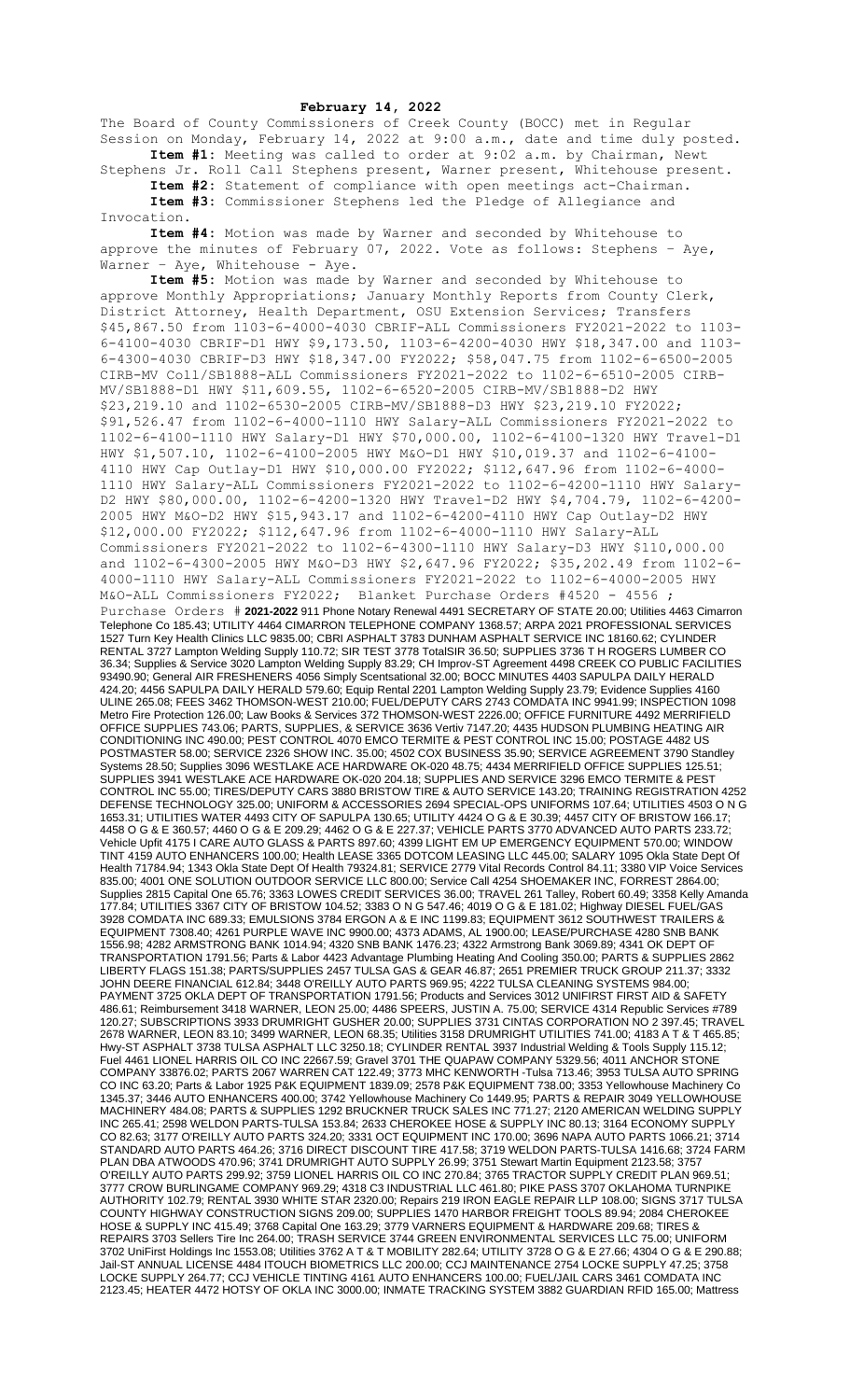3919 BOB BARKER CO INC 5219.52; Network Services 4471 COX BUSINESS 2043.25; PEST CONTROL/JAIL 3932 SILVER BULLET PEST SERVICES INC 110.00; RENTAL 3454 ECOLAB 434.85; Supplies & Materials 3447 ATWOODS 58.14; Tires 3957 BRISTOW TIRE & AUTO SERVICE 261.80; Juv Dent-ST FOOD/SUPPLIES 3463 Williams Grocery 23.94; Fuel 2116 COMDATA INC 374.00; JUVENILE DETENTION 4112 BOB BARKER CO INC 658.05; PEST CONTROL 188 SILVER BULLET PEST SERVICES INC 140.00; UTILITIES WATER 4459 CITY OF BRISTOW 293.89; VEHICLE PARTS 608 ADVANCED AUTO PARTS 150.74; Planning/Zoning SUPPLIES 4185 QUADIENT FINANCE USA INC 1000.00; 4414 Amazon Capital Services 29.95; Resale AIR FRESHENERS 3802 SCENTS PLUS LLC 48.00; BOTTLED WATER 2041 FIZZ-O WATER COMPANY 15.90; FUEL 343 COMDATA INC 59.19; 3256 COMDATA INC 202.30; PRINTING 4219 Covis Document Service LLC 5256.85; SERVICE 2047 LEXISNEXIS RISK SOLUTIONS 180.00; Supplies 2021 WESTLAKE ACE HARDWARE OK-020 18.57; 4496 MERRIFIELD OFFICE SUPPLIES 62.49; TAX WARRANT SERVICE 2031 CREEK COUNTY SHERIFF 100.00; TEMPORARY EMPLOYEE 3815 DYNAMIC RECRUITING SPECIALIST 870.00; 3816 DYNAMIC RECRUITING SPECIALIST 522.00; 3817 DYNAMIC RECRUITING SPECIALIST 163.16; 4202 DYNAMIC RECRUITING SPECIALIST 870.00; TIRES 4455 Robertson Tire Company Inc 259.73; TRAVEL 3950 ENGLE, DON 132.72; RFD-ST BADGES/ETC 2921 MTM RECOGNITION 1225.00; FIRE EQUIPMENT 2360 MUNICIPAL EMERGENCY SERVICES INC 8460.38; RM&P SERVICE 3474 CASTLECOM LLC 1368.00; SH Commissary Commissary 4012 TIGER CORRECTIONAL 1832.40; SH Svc Fee AMMUNITION 2725 G T DISTRIBUTORS 1136.70; 2729 G T DISTRIBUTORS 1721.94; FOOD FOR INMATES 4005 TIGER CORRECTIONAL 9487.94; HANDGUNS 2724 GT DISTRIBUTORS 1816.00; Tax Refunds TAX CORRECTION 95 Corelogic Centralized Refunds 752.00; 96 Corelogic Centralized Refunds 691.00; 97 Millard Ray Laskey 48.00; 98 Wylie J Childress 80.00; 99 Gary Million 179.00; 100 Gary Million 179.00;. Vote as follows: Stephens – Aye, Warner – Aye, Whitehouse - Aye.

**Item #6: NO DISCUSSION** of new business. (In accordance with the Open Meetings Act, Title 25 O.S. § 311, new business is defined as any matter not known about or which could not have been reasonably foreseen within 24 hours of time of posting agenda.)

**Item #7:** Motion was made by Stephens and seconded by Whitehouse to sign **Resolution#2022-23** entering into an Intergovernmental Cooperative Purchasing Agreement with National Purchasing Partners (NPPGov). Andrew Goforth spoke briefly on this item, this is a purchasing cooperative out of Oregon, that has fire protection and wild land options. This will be another purchasing tool for the county. This current contract will end on June 30, 2022 and renew July 01, 2022 with all of the others. Jana Thomas, Purchasing Agent stated this contract is so the county can participate in the cooperative. Once an item has been chosen, then a specific contract and master price agreement will need to be executed. Vote as follows: Stephens – Aye, Warner – Aye, Whitehouse - Aye.

**Item #8:** Motion was made by Warner and seconded by Whitehouse to send up to five county employees to the Grant Writing USA class to be held on February 28, 2022 and March 01, 2022 and be paid from the provided funds from R1A account. Stephens stated this is a great opportunity for some of our employees to utilize this training. The class will be held from 9 a.m. to 4 p.m., at the Tulsa Police Academy, the cost is \$455.00, per person. This will be a very detailed class that would be a tool for us. I think Jacob Pilgram would be good for Emergency Management and various county grants. Joe Thompson, Under Sheriff stated they have two employees that they would like to send. Whitehouse stated Steve McGuire would be good to send for the Highway Department, as well. Thompson stated this will help the Sheriff's Office diversity on covering our areas. Warner asked if Glen Musser, our Project Manager would benefit from the class. Thomas stated if the county sends five or more, then the cost is \$405.00, per person. The Board discussed using the R1A account, where they have set aside money for a grant writer, during the budget process. Stephens stated Goforth has advised that this could be paid out of the ARPA Funds, as well. Stephens stated that we are intending on using this service for other grants and not just for ARPA, so I feel we need to use the budgeted account. Vote as follows: Stephens – Aye, Warner - Aye, Whitehouse - Aye.

**Item #9:** Motion was made by Warner and seconded by Whitehouse for the Allocation of Beverage Tax to be distributed as follows: Bristow \$2,910.68; Depew \$282.51; Drumright \$1,754.70; Kellyville \$699.80; Kiefer \$1,498.10; Lawrence Creek \$82.94; Mannford \$2,236.78; Mounds \$640.19; Oilton \$606.50; Sapulpa \$15,032.84; Shamrock \$69.98; Slick \$103.67. Vote as follows: Stephens - Aye, Warner - Aye, Whitehouse - Aye.

**Item #10:** Motion was made by Stephens and seconded by Warner to sign **Resolution#2022-24** directing the Creek County Treasurer to credit the Creek County Highway District #1 Salary Account 1102-6-4100-1110/T1A) in the amount of \$58.34, with funds from American Public Life (APL) to reimburse for refunds of premium submitted on behalf of employees paid from that account, as per 62 O.S. § 335, and procedures implemented by the State Auditor's Office. Vote as follows: Stephens – Aye, Warner – Aye, Whitehouse - Aye.

**Item #11:** Motion was made by Warner and seconded by Whitehouse to sign **Resolution#2022-25** directing the Creek County Treasurer to credit Creek County Planning & Urban Development Account (1219-1-3200-2005/PUD) with \$1.40, which is the change received from Sapulpa Tag Agency/OTC quoting a higher cost than was charged by cashier. Dana Logsdon, Deputy Commissioner stated that the Tag Office has quotes a non-notary and notary price and it was still wrong. Jana Thomas, Purchasing Agent stated that the County Clerk's Office can correct the warrant if the county still has it in their possession. Vote as follows: Stephens – Aye, Warner – Aye, Whitehouse - Aye.

**Item #12:** Motion was made by Whitehouse and seconded by Warner to sign **Resolution#2022-26** directing the Creek County Treasurer to credit the Creek County Highway District #3 Road and Bridges-ST Account (1313-6-8043